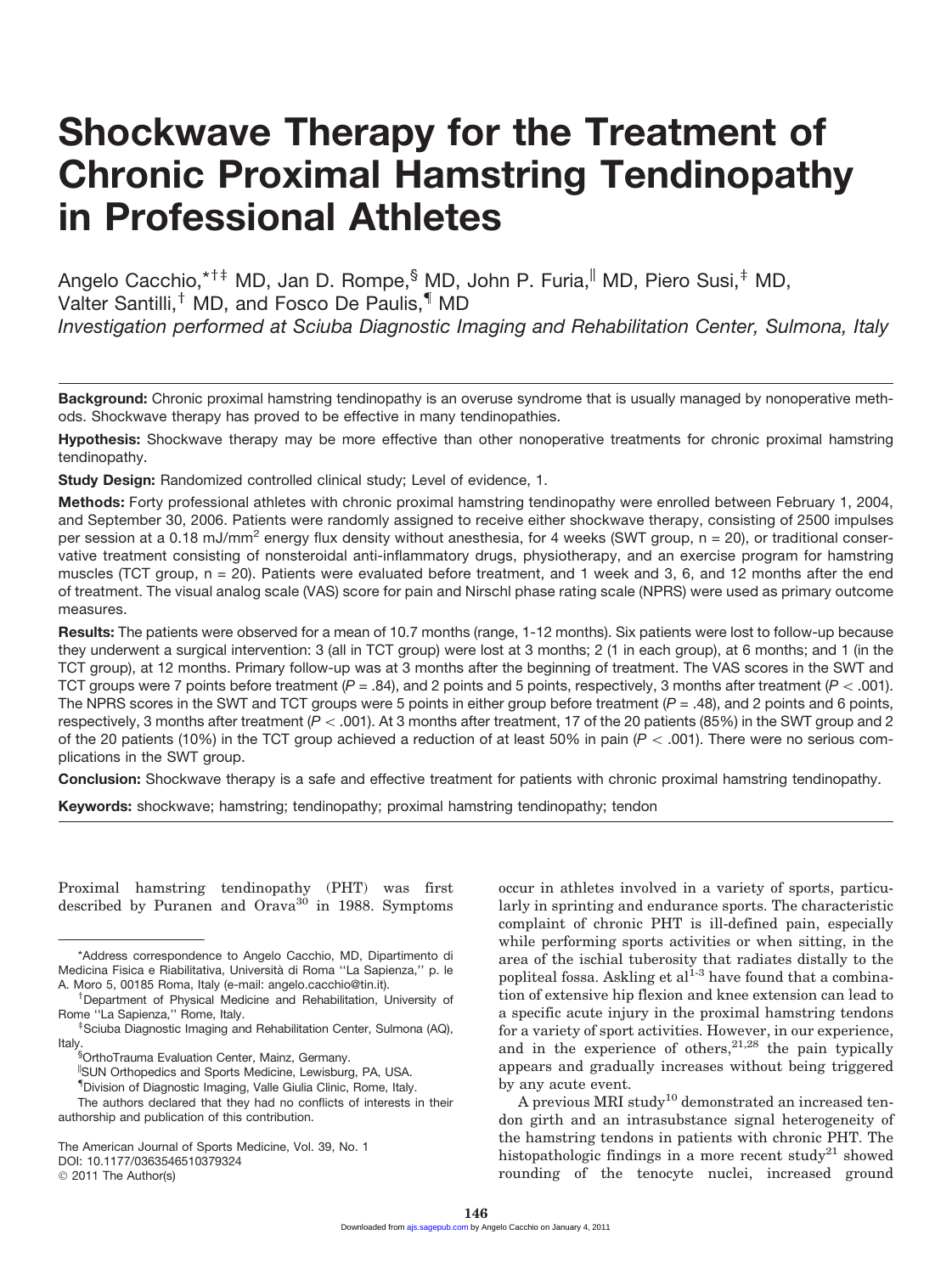substance, collagen disintegration, and increased vascular proliferation in the biopsy specimens from the hamstring tendons of patients with chronic PHT.

Taken together, these data indicate that the pathologic changes observed in this condition are similar to those observed in other tendinopathies.<sup>37</sup> In view of this similarity, the rationale for the use of shockwave therapy (SWT) in the treatment of PHT in our study was based on the effectiveness of SWT in the treatment of other tendinopathies reported in previous studies.  $5,14-16,31-36,38,41$ 

As with other tendinopathies, the first option is nonoperative, including changes in, or the interruption of, the sports activity, nonsteroidal anti-inflammatory drugs (NSAIDs), physiotherapy, and stretching and strengthening exercises of the hamstring muscles. No controlled studies are available.

To our knowledge, no prospective clinical studies have been performed to assess the effectiveness of SWT compared with traditional conservative treatment (TCT) in patients with chronic PHT.

The purpose of this randomized controlled clinical study was to evaluate the effectiveness and safety of SWT, and to compare the effects of SWT with those of TCT in patients with chronic PHT.

As a null hypothesis, we hypothesized that SWT or TCT are equally effective in patients with chronic PHT. In this study, chronic PHT was defined as recurrent pain and tenderness attributable to degenerative changes in the proximal hamstring tendons persisting for at least 6 months.

# MATERIALS AND METHODS

Between 2004 and 2006, 40 patients with MRI-verified chronic PHT were enrolled in this study. This randomized controlled clinical study was approved by an institutional review board. All patients were informed of the potential risks of treatment as well as of the possibility of being randomly included in either the SWT group or TCT group.

Magnetic resonance images were analyzed by an experienced musculoskeletal radiologist (with 30 years of experience in musculoskeletal radiology) who was blinded to the diagnosis. Signal intensity abnormalities of the proximal hamstring tendon substance (defined as high signal intensity compared with the low signal intensity of normal tendon) on T1- and T2-weighted images were evaluated as qualitative criteria on MRI. In addition, the presence of a longitudinal split of the proximal hamstring tendon before its point of insertion was recorded. The radiologist was asked to render one of the following diagnoses for each proximal hamstring tendon, according to a simple MRI grading system devised by Khan et  $al^{\bar{20}}$  for Achilles tendinopathy: grade 1, a normal tendon; grade 2, a thickened tendon with homogeneous signal intensity; or grade 3, intratendinous high signal intensity, which was diagnosed when there was a signal intensity change that was predominantly visible on T1-weighted images, because in these sequences the intensity change was not affected by the "magic-angle" effect. $12$ 

Written informed consent was obtained from all the patients before their participation in the study.

Inclusion criteria were chronic PHT, diagnosed clinically (Puranen-Orava test,<sup>30</sup> fast hamstring-stretch test, and hamstring strength test<sup>43</sup>) and by means of MRI, and a pain score of  $\geq 4$  cm on the visual analog scale (VAS) at the first evaluation.

Briefly, the Puranen-Orava $30$  test entails actively stretching the hamstring muscles in the standing position with the hip flexed at approximately  $90^{\circ}$ , the knee fully extended, and the foot on a support.

For the fast hamstring-stretch test, the patient lies in the supine position with the legs fully extended; the examiner grasps the symptomatic leg behind the heel with 1 hand and at the knee with the other hand, flexes the hip and knee maximally, and then rapidly straightens the knee. This test, which was proposed by the lead author (A.C.), was found to have a high intra- and interobserver reliability, with an intraclass correlation coefficient of .87 and .85, respectively. These tests were considered positive if they evoked or exacerbated the pain typically experienced by the patient within the proximal hamstring tendons.

Hamstring strength was assessed according to Young et al,  $42$  with the patient placed in the prone position with the hip extended and the knee at  $30^{\circ}$  of flexion. The examiner pulls down with 1 hand behind the heel while the patient resists and attempts to maintain the position or flex beyond 30, and the examiner's other hand is placed on the belly of the hamstring to assess the quality of the muscular contraction. Hamstring weakness was recorded using the Medical Research Council (MRC) power grading system<sup>9</sup> and, according to Young et al, $42$  was considered as normal, mild, moderate, or severe (MRC power grading of 5, 4.5, 4, and 3.5, respectively) when compared with the nonaffected side.

The patients to be enrolled in the study had to have at least 2 positive clinical tests, and the MRI had to be positive (grade 2 or 3) in all patients

Exclusion criteria were lumbar sciatic pain, piriformis syndrome, ischial tuberosity avulsion, ischiogluteal bursitis, or hamstring muscles tears; pregnancy; implanted pacemaker; blood coagulation disorders or use of anticoagulant drugs; age <18 years; inflammatory or neoplastic disorders; and any treatments administered in the past 4 weeks.

The patients were interviewed to obtain demographic data as well as data on the onset time of pain, the possible cause of injury, the presence and intensity of pain in the sitting position or when driving a car, previous treatment, former and present state of sports activity, and the sport and/or daily living activities that triggered or exacerbated the pain.

During the physical examination, a differential diagnosis was made between PHT and lumbar sciatic pain, piriformis syndrome, and hamstring muscles tears. A positive Lasegue sign and reduction or impairment of Achilles and patella reflex tests were used to make the differential diagnosis between PHT and lumbar sciatic pain. A positive Lasègue sign and tenderness on deep gluteal palpation over the belly of the piriformis muscle, positive FAIR (flexion, adduction, and internal rotation) test,<sup>40</sup> and a positive Freiberg sign<sup>13</sup> (pain caused by forced internal rotation of the extended thigh) and Pace  $sign^{29}$  (pain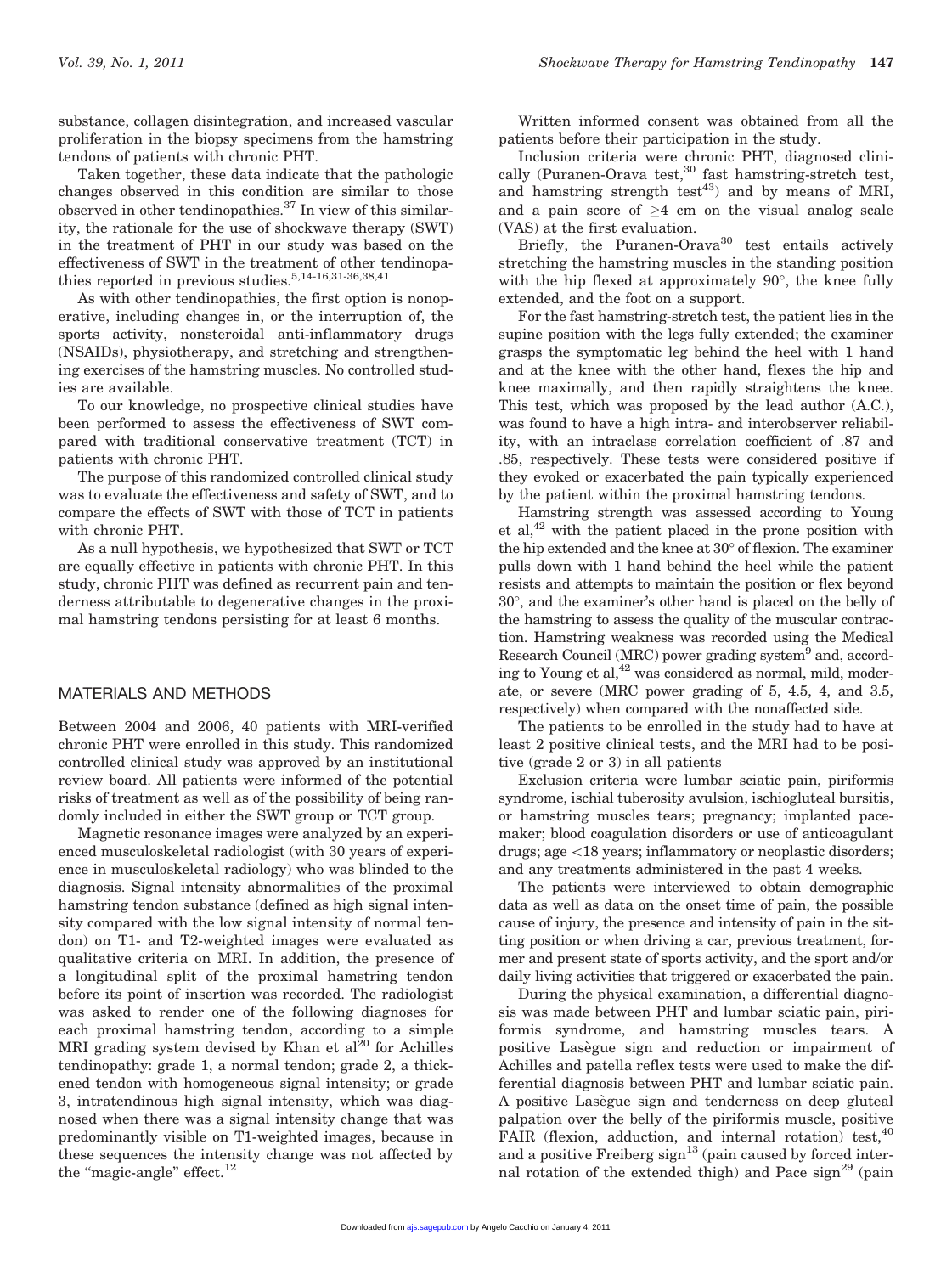

Figure 1. Flowchart of the study.

caused by resisted abduction in conjunction with external rotation of the thigh) were used to make the differential diagnosis between PHT and piriformis syndrome. All these findings and signs were considered positive if they recreated the characteristic symptoms that the patient experiences with activities in both the buttock and radicular component.<sup>4</sup>

The onset of pain and MRI findings were used to make the differential diagnosis between PHT and hamstring muscle tears.

Pelvic MRI was routinely performed before treatment in all cases. However, if one of the aforesaid conditions was suspected on the basis of the clinical findings, additional radiographs, electroneuromyographic (ENMG) studies, and MRI of the lumbar spine or of hamstring muscles were performed before randomization.

Twelve of the 52 patients who underwent the first evaluation did not satisfy the inclusion criteria (Figure 1). Five patients suspected to have a hamstring muscle tear by the physician underwent thigh MRI. A hamstring muscle tear was confirmed in all 5 patients. The remaining 7 patients, suspected by the physician to have pain originating in the lumbar spine, underwent radiography, lumbar MRI, and ENMG. These examinations confirmed the clinical suspicion of lumbar sciatic pain attributable to an L5-S1 herniation in 5 patients and an L4-L5 spondylolisthesis in the remaining 2 patients.

Therefore, 40 professional athletes (27 men and 13 women) were enrolled in this study. Their demographic and baseline characteristics, as well as their sports activities, are shown in Table 1. The first patient was randomized on February 1, 2004, while the last patient was randomized on September 30, 2006. Patients were randomly assigned to receive either SWT (SWT group) or traditional conservative treatments (TCT group) by means of a computer-based 1:1 randomization scheme and sealed envelopes (Figure 1).

#### Shockwave Treatment Group

All 20 patients in the SWT group (Table 1) received 4 SWT sessions, each of which was performed at weekly intervals, with 2500 shocks per session at a pressure of 4 bar (equal to an energy flux density of  $0.18 \text{ mJ/mm}^2$ ). The treatment frequency was 10 shocks/s. The total energy flux density of the treatment session was approximately 450 mJ/mm<sup>2</sup>. Shockwaves were provided by a radial shockwave generator (EMS Swiss Dolorclast, Milano, Italy) consisting of a control unit, a handpiece, and a medical air compressor. The compressor creates pneumatic energy, which is used to accelerate a projectile inside the handpiece. When the projectile strikes the metal applicator, which is 15 mm in diameter, a shockwave, which is distributed radially from the metal applicator to the pain zone, is created. The control unit modulates the number of impulses, the intensity (expressed in bar), and the frequency (expressed in hertz).

Adopting the principle of clinical focusing, the area of maximal tenderness was treated in a circumferential pattern, starting from the area of maximum pain level. The treatment area was prepared with ultrasound coupling gel to minimize the loss of shockwave energy at the interface between the shockwave metal applicator and skin. No analgesic drugs or local anesthetic were administered before, during, or after treatment.

Patients were treated in the supine position with the hip maximally flexed and the knee at 90°; the shockwave metal applicator was positioned perpendicular to the area corresponding to the pain over the proximal hamstring tendons (Figure 2).

No ambulatory aids, immobilization, or other cointervention were used. Weightbearing and unrestricted range of motion were allowed immediately. Placement of an ice pack over the treated area for 15 to 20 minutes every hour was recommended for 4 hours after each SWT session.

Although daily life activities and training were permitted during the treatment period, patients were instructed to avoid activities and/or exercises that would increase the severity of their symptoms. Competitions were avoided, and the time to return to competitions was made on a case-by-case basis.

## Traditional Conservative Treatment Group

Twenty patients were assigned to TCT (Table 1), consisting of rest (in the first week), an NSAID (in the first week),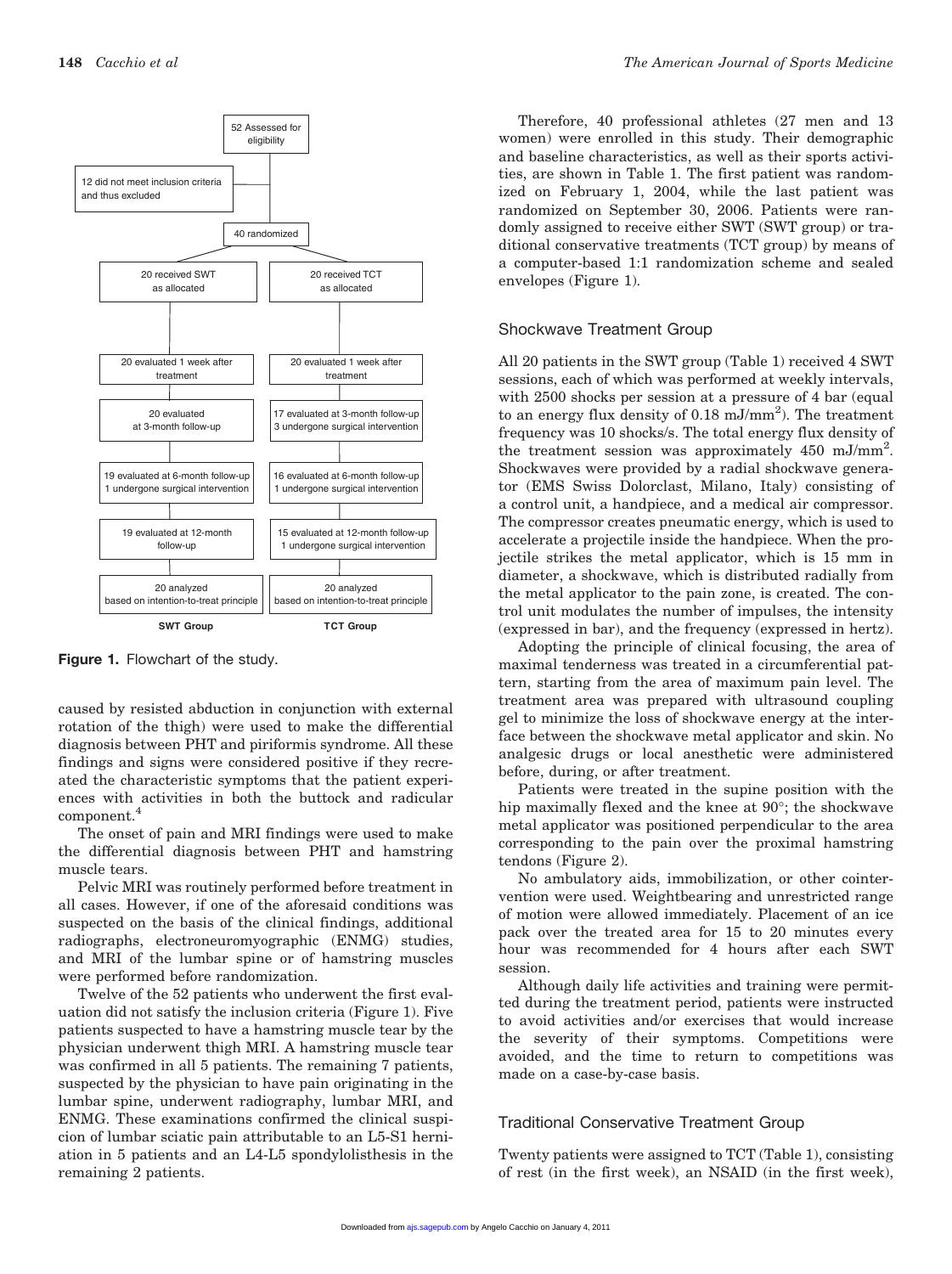| Characteristic                   | <b>SWT</b> Group       | TCT Group              | $P$ Value (95% CI)           |  |
|----------------------------------|------------------------|------------------------|------------------------------|--|
| Patients, no.                    | 20                     | 20                     |                              |  |
| Age, y (range)                   | $23.7 \pm 2(18-25)$    | $24.2 \pm 2.2$ (18-27) | .46 $(-1.8 \text{ to } 0.8)$ |  |
| Height, cm                       | $178.4 \pm 5.1$        | $177.8 \pm 4.4$        | $.69 (-2.4 \text{ to } 3.6)$ |  |
| Weight, kg                       | $76.1 \pm 6.2$         | $74.8 \pm 8.1$         | $.57 (-3.3 \text{ to } 5.9)$ |  |
| Years of training                | $8.6 \pm 2.7$          | $7.9 \pm 3.3$          | .47 $(-1.2 \text{ to } 2.6)$ |  |
| Gender, no.                      |                        |                        |                              |  |
| Male                             | 14                     | 13                     |                              |  |
| Female                           | 6                      | 7                      |                              |  |
| Duration of symptoms, mo (range) | $19.6 \pm 5.8$ (11-72) | $21 \pm 6.9$ (13-81)   | .49 $(-5.4 \text{ to } 2.7)$ |  |
| Side, no.                        |                        |                        |                              |  |
| Right                            | 12                     | 10                     |                              |  |
| Left                             | 8                      | 10                     |                              |  |
| NPRS, range 1-7                  | $5.1 \pm 0.8$          | $5.3 \pm 1.0$          | .48 $(-0.7 \text{ to } 0.3)$ |  |
| VAS, range 0-10, cm              | $7.1 \pm 1.1$          | $7.0 \pm 1.9$          | $.84 (-0.9 \text{ to } 1.1)$ |  |
| Sports activities, no.           |                        |                        |                              |  |
| Track and field athletes         | 5                      | 5                      |                              |  |
| <b>Sprinters</b>                 | 2                      | 3                      |                              |  |
| Long-distance runners            | $\overline{2}$         | $\boldsymbol{2}$       |                              |  |
| Long jumpers                     | 3                      | 4                      |                              |  |
| Hurdlers                         | 3                      | $\boldsymbol{2}$       |                              |  |
| Soccer players                   | $\rm 5$                | 4                      |                              |  |
| Rugby players                    | 5                      | 5                      |                              |  |

TABLE 1 Demographic and Baseline Characteristics of Both Groups<sup> $a$ </sup>

"Values are the mean  $\pm$  standard deviation. SWT, shockwave therapy; TCT, traditional conservative treatment; CI, confidence interval; NPRS, Nirschl phase rating scale; VAS, visual analog scale.



Figure 2. Application of shockwave treatment.

physiotherapy (in the first 2 weeks), and an exercise program (in the last 3 weeks).

Ibuprofen 600 mg twice daily (1200 mg total) was administered as the NSAID for the first week. Physiotherapy included ultrasound<sup>11</sup> in the continuous mode, with an intensity of 1.2  $W/cm^2$ , on a daily basis for the first 2 weeks, and transverse friction massage<sup>6</sup> 3 days a week for the first 2 weeks. The exercise program included conventional stretching and strengthening exercises for hamstring muscles, performed 3 days a week for the last 3 weeks. Before starting each training session, participants performed a warm-up with 10 minutes of low-intensity stationary biking without resistance. The stretching protocol consisted of the following: sitting hamstring stretch with anterior pelvic tilt  $4 \times 20$  seconds; standing hamstring

stretch with anterior pelvic tilt and slow side-to-side rotation during the stretch,  $4 \times 20$  seconds; and contract-relax hamstring stretch in standing with foot on stool, 4 sets of 10-second contraction and 20-second stretch. The strengthening protocol included isotonic exercises, performed using isotonic machines or free weights, in closed or open kinetic chain, were as follows: prone leg curls,  $4 \times 6$  repetitions  $\times$ 50% of 1 RM (1 repetition maximum); standing leg curls,  $3 \times$ 10 repetitions  $\times$  30% of 1 RM; standing hip flexion, 3  $\times$  10 repetitions  $\times$  30% of 1 RM; standing hip extension,  $3 \times 10$ repetitions  $\times$  30% of 1 RM; dead lift, 4  $\times$  6 repetitions  $\times$ 50% of 1 RM; alternate lunge with opposite trunk rotation and barbell over the shoulder,  $3 \times 10$  repetitions  $\times 30\%$  of 1 RM; half squat,  $4 \times 6$  repetitions  $\times 50\%$  of 1 RM; halfsquat jump,  $3 \times 10$  repetitions  $\times 30\%$  of 1 RM; and counter-movement jump,  $3 \times 10$  repetitions  $\times 30\%$  of 1 RM.

# Outcome Measures

Patients were assessed before treatment, and 1 week and 3, 6, and 12 months after the end of treatment by an independent treatment-blinded physician. The study procedure itself was conducted by a second physician who was aware of the treatment but who was not in any way involved in assessing the patients before or after the treatment.

No validated disease-specific questionnaires are available for PHT. Therefore, generic outcome measures (pain severity and recovery) were chosen as primary and secondary outcome measures.

Primary Outcome Measures. The first primary end point was a decrease of 3 points in the mean self-rated pain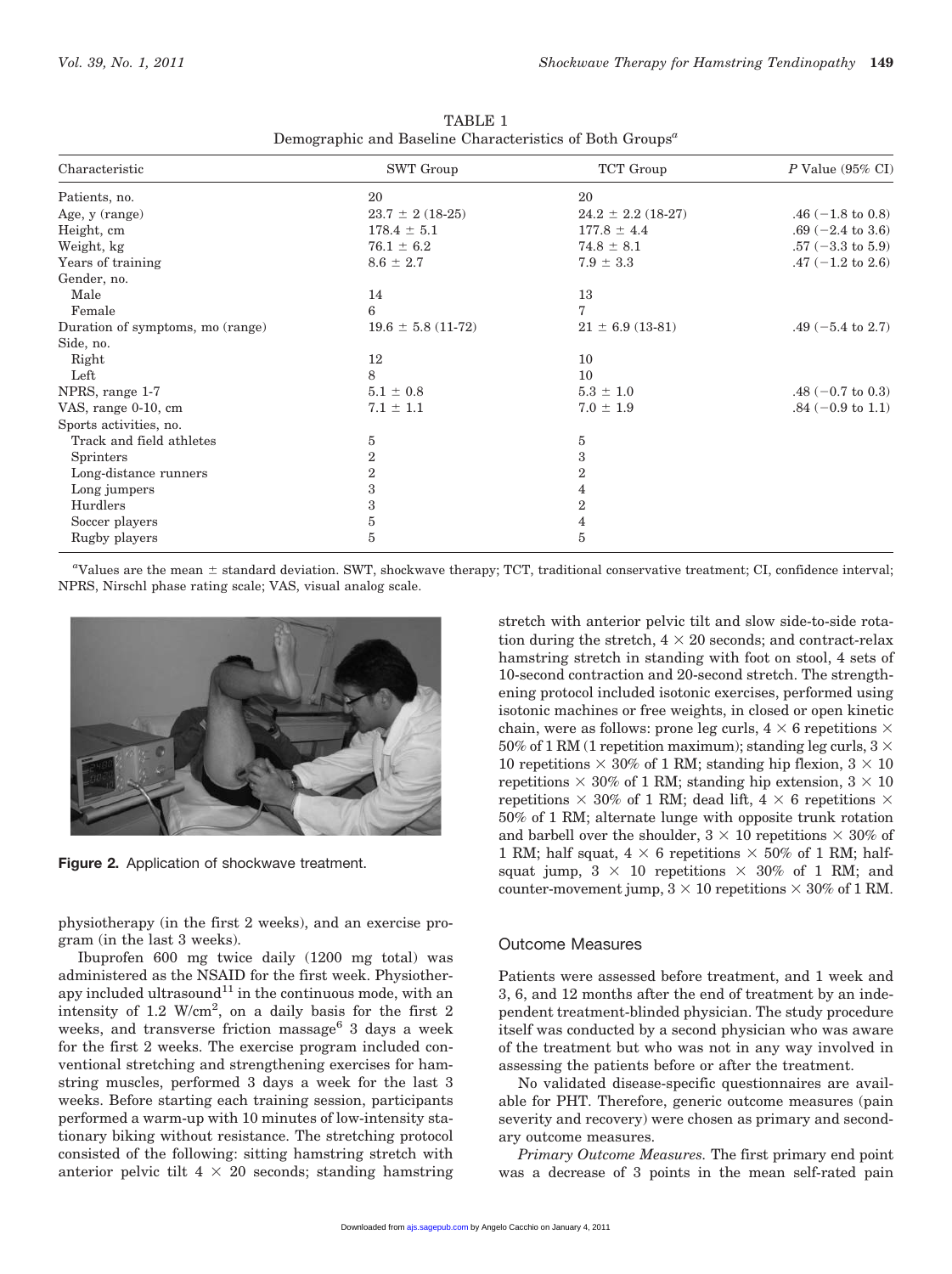intensity score between baseline score and the score 3 months after the end of treatment. The self-rated pain intensity score was recorded on a 10-cm horizontal VAS with 0 cm labeled "no pain" and 10 cm labeled "worst pain I have ever had.''

The second primary end point was a 2-phase decrease in the mean of the Nirschl phase rating scale  $(NPRS)^{25}$ between baseline and 3 months after the end of treatment. The NPRS is a 7-phase (1-7) assessment of pain and activity limitations caused by overuse injuries.<sup>25</sup> Phase 1 on this scale indicates mild pain after exercise that resolves within 24 hours. Phase 2 indicates pain after exercise that exceeds 48 hours but resolves with warm-up. Phase 3 indicates pain that accompanies exercise but does not alter activity. Phase 4 indicates pain that accompanies exercise and alters activity. Phase 5 indicates pain caused by heavy daily living activities. Phase 6 indicates intermittent pain at rest that does not disturb sleep or pain caused by light daily living activities. Phase 7 indicates constant pain at rest (dull ache) and pain that disturbs sleep.

Secondary Outcome Measures. The first secondary end point was the number of patients who achieved a reduction of at least 50% in the VAS score from the baseline to both 1 week after the end of treatment and 3 months after the end of treatment.

The second secondary end point was the degree of recovery from the baseline to 3 months after the end of treatment, measured on a 6-point Likert scale (''completely recovered'' to ''much worse''). Success rates were calculated by dichotomizing responses. Patients who referred to themselves as ''completely recovered'' or ''much improved'' were counted as successes, whereas patients who referred to themselves as "somewhat improved," "same," "worse" or ''much worse'' were counted as failures.

#### Statistical Analysis

The calculation of the number of patients was based on the first primary outcome. To detect a difference of 3 points in the VAS scores with a level of significance of 5% and a power of 80%, the necessary sample size was determined to be 17 patients per group. Assuming a dropout of 15%, 20 patients per group were required. The VAS scores were assumed to be 2 points in the SWT group and 5 points in the TCT group, with a common standard deviation of 3 points.

The primary efficacy end point was prospectively defined as a reduction of 3 points in the VAS score from baseline to 3 months after the end of treatment.

Statistical analyses were performed using SAS version 8.2 (SAS Institute Inc, Cary, North Carolina). All outcome analyses were performed according to the principle of intention-to-treatment.<sup>18</sup>

A 2-way analysis of variance, with group as the between-patients factor and time as the within-patients factor, was used to assess the presence of significant differences between the SWT and TCT groups and within each group before treatment and at the scheduled follow-ups for the VAS score and NPRS. A Tukey post hoc comparison was used to assess significant differences between mean values when a significant main effect and interaction were found. The model for all the analyses included the main effects of treatment, time, and the treatment  $\times$ time interaction. Significance levels for multiple comparisons were adjusted with the Bonferroni procedure. The level of significance was set at  $P < .05$ . A 95% confidence interval (CI) was also calculated.

A 2-sided  $\chi^2$  test was carried out to compare the number of patients who achieved a reduction of at least 50% in the VAS scores in the SWT group with that in the TCT group 1 week and 3 months after the end of treatment; the level of significance was set at 5%.

The Fisher exact test was carried out to compare the percentage of success in Likert rating scale 3 months after the end of treatment; the level of significance was set at 5%.

A 2-sided  $\chi^2$  test was carried out to compare the number of patients who were able to return to their preinjury level of sports activity; the level of significance was set at 5%.

#### RESULTS

The patients were followed for a mean of 10.7 months (range, 1-12 months). Six patients were excluded from the further follow-up: 3 were excluded at 3 months; 2, at 6 months; and 1, at 12 months (Figure 1). Five (25%) of these patients were in the TCT group, while 1 (5%) was in the SWT group. All 6 patients were excluded because they had undergone a surgical intervention between the end of treatment and the follow-ups. Nevertheless, based on the intention-to-treat principle,  $^{18}$  the data for these 6 patients were included in the data analysis.

#### Primary Outcome Measures

Regarding the first primary end point, 2-way analysis of the VAS score revealed a significant effect of treatment  $(F = 41.21, P < .001)$  and a significant treatment-time interaction ( $F = 48.13, P < .001$ ). Three months after the end of treatment, a significant improvement in the mean VAS score ( $F = 38.75, P < .001$ ) was observed in the SWT group. No significant difference was observed in the TCT group in the VAS score 3 months after the end of treatment  $(F =$  $8.33, P = 0.43$ .

The mean pain score in the SWT group was  $7.1 \pm 1.1$ points at the baseline and  $2.1 \pm 1.9$  points at 3 months after the end of treatment. The mean score in the TCT treatment group was  $7.0 \pm 1.9$  points at the baseline and  $6.8 \pm 2.2$  points at 3 months. At 3 months after the end of treatment, the between-group difference was 4.7 points  $(95\% \text{ CI}, 1.3-7.2; P < .001).$ 

The mean changes in the VAS score from the baseline to 1 week and 6 and 12 months after the end of treatment are shown in Table 2.

With regard to the second primary end point, a significant improvement in phase was observed on the NPRS  $(F = 45.21, P < .001)$  in the SWT group at 3 months after the end of treatment, whereas there was a significant worsening in the TCT group at the same time point  $(F =$ 17.26,  $P = .06$ ). In the SWT group, the mean NPRS score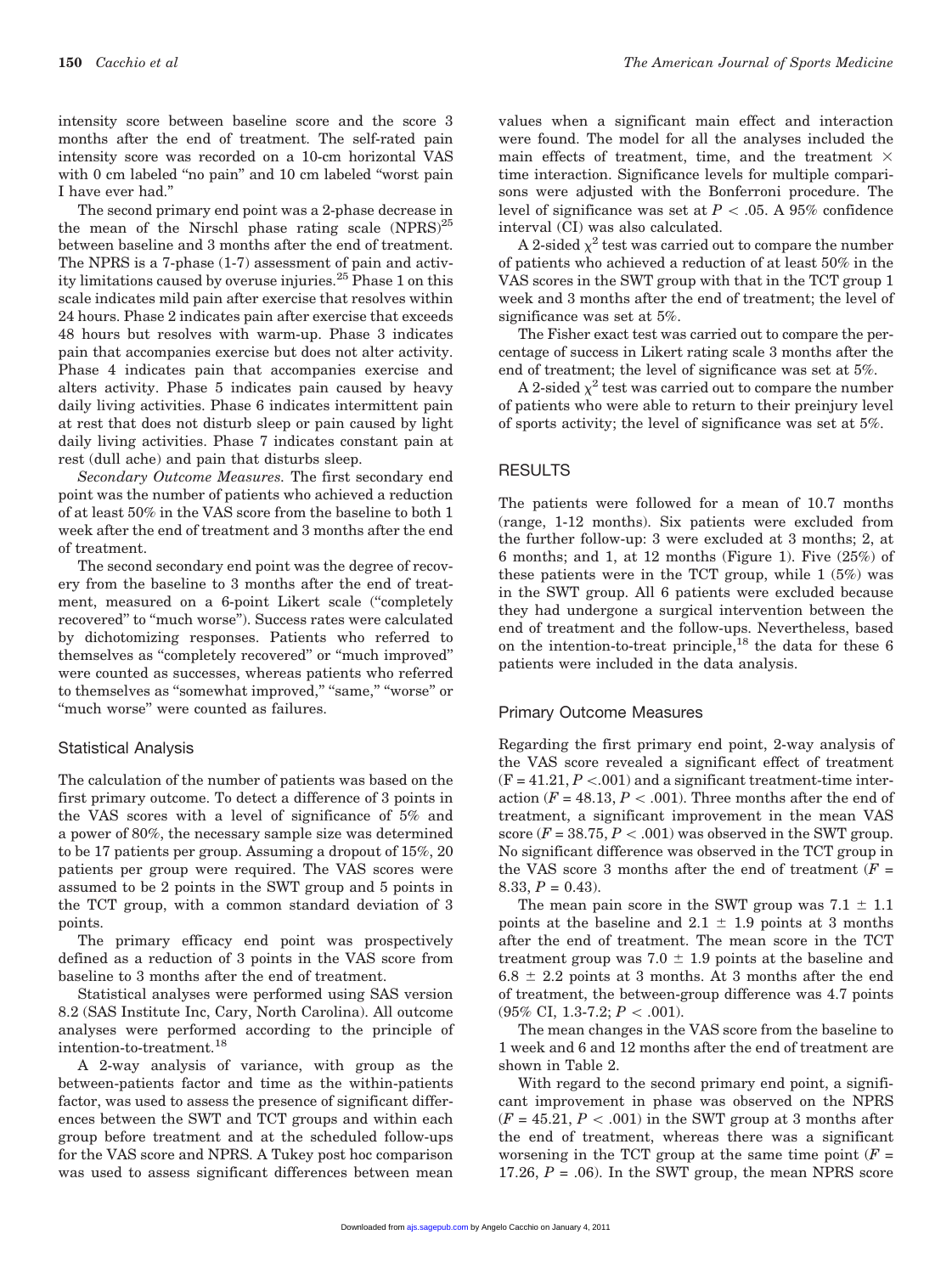| TABLE 2                                                                                                           |  |  |  |  |  |  |  |  |
|-------------------------------------------------------------------------------------------------------------------|--|--|--|--|--|--|--|--|
| Mean VAS Score at Baseline, and 1 Week and 6 and 12 Months After the End of Treatment in Both Groups <sup>a</sup> |  |  |  |  |  |  |  |  |

|                                     | 1 Week<br>Baseline                                       |               |                                                                                                                     |     | 6 Months                                   | 12 Months                                                                                                                                                |     |                                            |                           |         |
|-------------------------------------|----------------------------------------------------------|---------------|---------------------------------------------------------------------------------------------------------------------|-----|--------------------------------------------|----------------------------------------------------------------------------------------------------------------------------------------------------------|-----|--------------------------------------------|---------------------------|---------|
|                                     | Mean $\pm$ SD                                            | $Mean \pm SD$ | $\Delta^{\rm W}$ (95% CI) P Value Mean $\pm$ SD                                                                     |     |                                            | $\Delta^{\rm W}$ (95% CI)                                                                                                                                |     | $P$ Value Mean $\pm$ SD                    | $\Delta^{\rm W}$ (95% CD) | P Value |
| SWT group<br>TCT group<br>$P$ value | $\Delta^B$ (95% CI) 0.1 (-0.9 to 1) 3.5 (2.3-4.7)<br>.84 | < 0.001       | $7.1 \pm 1.1$ $3.2 \pm 1.6$ $-3.9$ $(-3 \text{ to } -4.8)$ $< .001$<br>$7.0 \pm 1.9$ 6.7 $\pm 2.1$ -0.3 (-1.6 to 1) | .64 | $7.2 \pm 2.1$<br>$5.4(4.3-6.5)$<br>$-.001$ | $1.8 \pm 1.1$ $-5.3 \pm 1.3$ $(-4.6 \text{ to } -6)$ $\lt$ 0.01 $1.4 \pm 0.8$ $-5.7 \pm 0.9$ $(-5 \text{ to } -6.3)$ $\lt$ 0.01<br>$-0.2$ ( $-1$ to 1.5) | .75 | $6.8 \pm 2.3$<br>$5.4(4.3-6.5)$<br>< 0.001 | $-0.2$ (-1.5 to 1.1)      | .76     |

 $\rm ^wVAS$ , visual analog scale; SD, standard deviation;  $\Delta^W$ , within-group difference; CI, confidence interval; SWT, shockwave therapy; TCT, traditional conservative treatment;  $\Delta^{\text{B}}$ , between-group difference.

TABLE 3 Mean NPRS Score at Baseline, and 1 Week and 6 and 12 Months After the End of Treatment in Both Groups<sup>a</sup>

|                           | Baseline                                   | 1 Week        |                               |         | 6 Months                |                               |         | 12 Months             |                              |         |
|---------------------------|--------------------------------------------|---------------|-------------------------------|---------|-------------------------|-------------------------------|---------|-----------------------|------------------------------|---------|
|                           | $Mean \pm SD$                              | Mean $\pm$ SD | $\Delta^{\rm W}$ (95% CI)     |         | $P$ Value Mean $\pm$ SD | $\Delta^{\rm W}$ (95% CI)     |         | P Value Mean $\pm$ SD | $\Delta^{\rm W}$ (95% CI)    | P Value |
| SWT group                 | $5.1 \pm 0.8$                              | $2.2 \pm 0.5$ | $-2.9(-3.3 \text{ to } -2.5)$ | < 0.001 | $1.8 \pm 0.7$           | $-3.3(-3.8 \text{ to } -2.8)$ | < 0.001 | $1 \pm 0.6$           | $-4.1$ ( $-4.5$ to $-3.6$ )  | < 0.001 |
| TCT group                 | $5.3 \pm 1.0$                              | $5.1 \pm 1.2$ | $-0.2$ (-0.9 to 0.5)          | .57     | $5.6 \pm 1.7$           | $0.3$ (-06 to 1.2)            | .5      | $5.4 \pm 2.6$         | $0.1 (-1.1 \text{ to } 1.3)$ | .87     |
| $\Delta^{\rm B}$ (95% CI) | $0.2 (-0.4 \text{ to } 0.8)$ 2.9 (1.1-3.7) |               |                               |         | $3.8(2.9-4.6)$          |                               |         | $4.4(3.2-5.6)$        |                              |         |
| $P$ value                 | .49                                        | < 0.001       |                               |         | ${<}.001$               |                               |         | < 0.001               |                              |         |

 $\mathrm{PPRS},$  Nirschl phase rating scale; SD, standard deviation;  $\Delta^\mathrm{W},$  within-group difference; CI, confidence interval; SWT, shockwave therapy; TCT, traditional conservative treatment;  $\Delta^{\text{B}}$ , between-group difference.

improved from  $5.1 \pm 0.8$  points at the baseline to  $1.8 \pm 1.0$ points at 3 months after the end of treatment. In the TCT group, the mean NPRS score worsened, although not significantly, from 5.3  $\pm$  1.0 points at the baseline to 5.5  $\pm$ 1.2 points at 3 months after the end of treatment. At 3 months after the end of treatment, the difference between groups was 3.7 points (95% CI, 1.4-4.8;  $P < .001$ ).

The mean changes in the NPRS from the baseline to 1 week and 6 and 12 months after the end of treatment are shown in Table 3.

#### Secondary Outcome Measures

With regard to the first secondary end point, at 1 week after the end of treatment, the treatment was successful in 14 (70%) of the 20 patients in the SWT group compared with 4 of the 20 patients (20%) in the TCT group; significant differences emerged in the rate of successful treatment between the 2 groups ( $\chi^2$  = 10.23, P < .001). At 3 months after the end of treatment, 17 (85%) of the 20 patients in the SWT group and 2 (10%) of the 20 patients in the TCT group achieved a reduction in pain of at least 50%; the differences in the rate of successful treatment between the 2 groups were significant ( $\chi^2 = 11.19$ ,  $P < .001$ ).

With regard to the second secondary end point, the Fisher exact test revealed that the percentage of patients with Likert scale scores of "1" (completely recovered) or "2" (much improved) (ie, successful results) at 3 months after the end of treatment was significantly higher in the SWT group than in the TCT group ( $P < .001$ ).

At 3 months after the end of treatment, no patients in the SWT group but 7 patients (35%) in the TCT group reported a worsening in symptoms compared with the pretreatment symptoms.

The 1-week and 6- and 12-month Likert scores after the end of treatment for both groups are shown in Table 4.

#### Return to Sports Activity

Three months after the end of treatment, 16 (80%) of the 20 patients in the SWT group were able to return to their preinjury professional level of sports activity. The mean time taken to return to their preinjury professional level of sports activity was 9 weeks (range, 6-15 weeks). None of these patients have had any reinjury during the 12-month follow-up period. By contrast, none of the patients in the TCT group were able to return to their preinjury professional level of sports activity at the same time point ( $\chi^2$  = 10.36,  $P < .001$ ).

#### **DISCUSSION**

Chronic PHT is an overuse syndrome of unknown origin that is associated with a degenerative process of the hamstring tendons, particularly of the semimembranosus tendon.21 Clinically, patients with PHT report gradually increasing pain at the level of the ischial tuberosity. Some patients report radiating pain from the ischial tuberosity to the popliteal fossa while sitting for a prolonged time or during sports activities. However, no symptoms distal to the knee have been reported.

Previous studies have reported that results of TCT are somewhat unpredictable, with pain and tenderness frequently recurring. $21,42$ 

The options afforded by surgery, which is indicated for cases that do not respond to nonoperative treatments, include a transverse tenotomy of the thickened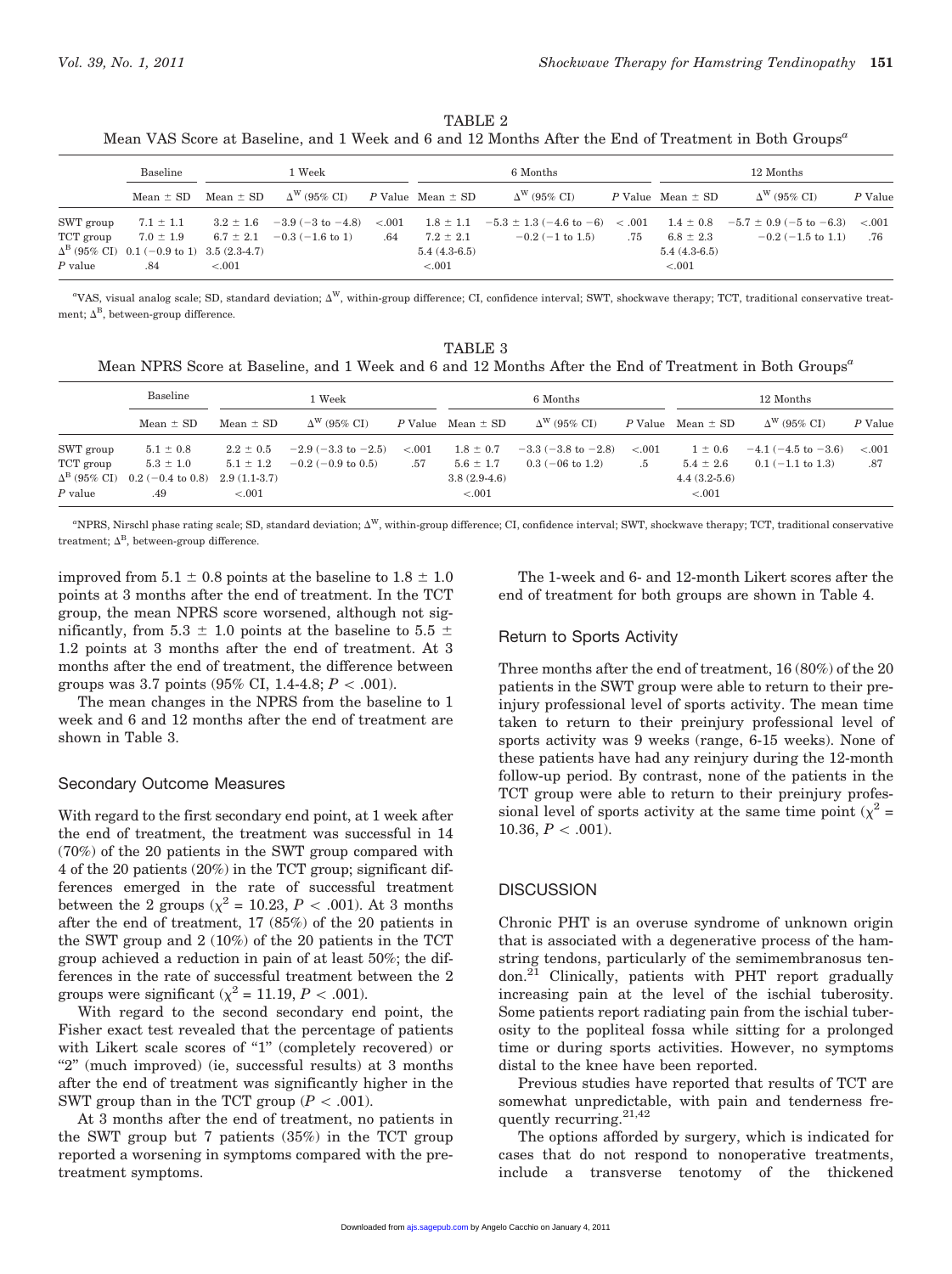|                        |                      | 1 Week               |                      | 6 Months             | 12 Months            |                      |  |
|------------------------|----------------------|----------------------|----------------------|----------------------|----------------------|----------------------|--|
|                        | SWT Group<br>$N(\%)$ | TCT Group<br>$N(\%)$ | SWT Group<br>$N(\%)$ | TCT Group<br>$N(\%)$ | SWT Group<br>$N(\%)$ | TCT Group<br>$N(\%)$ |  |
| 1 Completely recovered | 9(45)                |                      | 12(60)               |                      | 13(65)               |                      |  |
| 2 Much improved        | 5(25)                | 1(5)                 | 4(20)                |                      | 3(15)                |                      |  |
| 3 Somewhat improved    | 2(10)                | 2(10)                | 2(10)                | 3(15)                | 3(15)                | 2(10)                |  |
| 4 Same                 | 4(20)                | 15(75)               | 2(10)                | 8(40)                | 1(5)                 | 10(50)               |  |
| 5 Worse                |                      | 3(10)                | -                    | 9(45)                |                      | 8(40)                |  |
| 6 Much worse           |                      | -                    | -                    |                      |                      |                      |  |

TABLE 4 Summary of Likert Scores for Both Groups<sup> $a$ </sup>

a SWT, shockwave therapy; TCT, traditional conservative treatment.

semimembranosus tendon 3 to 4 cm distal to the origin, sutured to the biceps femoris tendon to prevent excessive retraction, followed by removal of any adhesions around the sciatic nerve, $21$  or simply the release of the thickened fascia between the hamstring tendons, ischial tuberosity, and the sciatic nerve.<sup>42</sup>

Unfortunately, as the studies involving surgery were based on retrospective case series, the results of surgical management cannot easily be compared with our results. Good results between 75% and 90% are reported after surgery.21,42

The results of the current study show that the SWT treatment yielded better results than TCT and comparable results to surgery in the management of patients with chronic PHT. Results of TCT might be better after a longer period of training therapy.

More recently, Askling et  $al<sup>3</sup>$  showed that a stretching exercise can determine the onset of proximal hamstring tendon pain. However, previous studies suggest static stretching may help reduce injury rates $8,17,19$  and improve recovery from injury<sup> $23,24$ </sup> in the hamstring muscle-tendon complex.

As suggested by a recent in vitro study, low mechanical stretching may be beneficial to tendons by promoting differentiation of tendon stem cells into tenocytes, whereas large mechanical load stretching may be detrimental by promoting differentiation of some tendon stem cells into adipogenic, chondrogenic, and osteogenic lineages, resulting in lipid accumulation, mucoid formation, and tissue calcification, which are typical features of tendinopathy at later stages.<sup>43</sup> These data could explain why low mechanical load stretching and high mechanical load stretching may have contrasting effects on tendon tissue.

In our experience, a controlled and gentle stretching program did not exacerbate or provoke pain, and we do believe this form of treatment has a role in the management of chronic PHT.

The proportion of patients who returned to their preinjury level of sports of activity 3 months after treatment in the SWT group was 80% (20 patients), with a mean time lapse of 9 weeks (range, 6-15 weeks). It is noteworthy that the mean time taken by the SWT-treated patients in our study to return to their preinjury level of sports activity was lower than that taken by patients in a previous study who were treated surgically. $^{21}$ 

In this study, no local or regional anesthesia was used, all the patients tolerated the procedure well (there were no adverse complications), and none of the patients required further treatment.

Although the SWT mechanism of action in tendinopathies has not yet been fully understood, many authors<sup>5,14-16,31-36,38,41</sup> have achieved good results in the treatment of tendinopathies using SWT. The advantages of its use in the clinical setting include the stimulation of tendon tissue healing and the modulation of pain mechanisms. Some studies based on animal experiments have reported that SWT significantly increases the diffusion of cytokines across vessel walls into the pain-generating region, thereby stimulating the tendon healing response, and significantly reduces the nonmyelinated sensory fibers,  $27$  calcitonin gene-related peptide,  $39$  and substance P release.<sup>22</sup> Other investigators have demonstrated that SWT acts on the pain system by means of hyperstimulation analgesia, which involves stimulation of a brainstem feedback loop through serotonergic activation via the dorsal horn that exerts descending inhibitory control over pain.<sup>26</sup>

This study does have the following limitations: (1) the number of patients enrolled was small, although it did meet the power requirement; (2) the follow-up period was not long enough to determine the long-term effects of the SWT treatment and to assess its effects on the long-term quality of life in our patients; and (3) the lack of specific measurements.

However, the differences in scores between the 2 groups and within the SWT group itself were significant, and the results suggest that the use of SWT is not only safe but also more effective than TCT in the management of patients with chronic PHT.

The results of this study add to the growing number of favorable reports pointing to the efficacy of SWT as a treatment for chronic tendinopathies.

## **CONCLUSION**

This study demonstrates that SWT is a safe and effective treatment for chronic PHT. Additional studies are needed to confirm these findings.